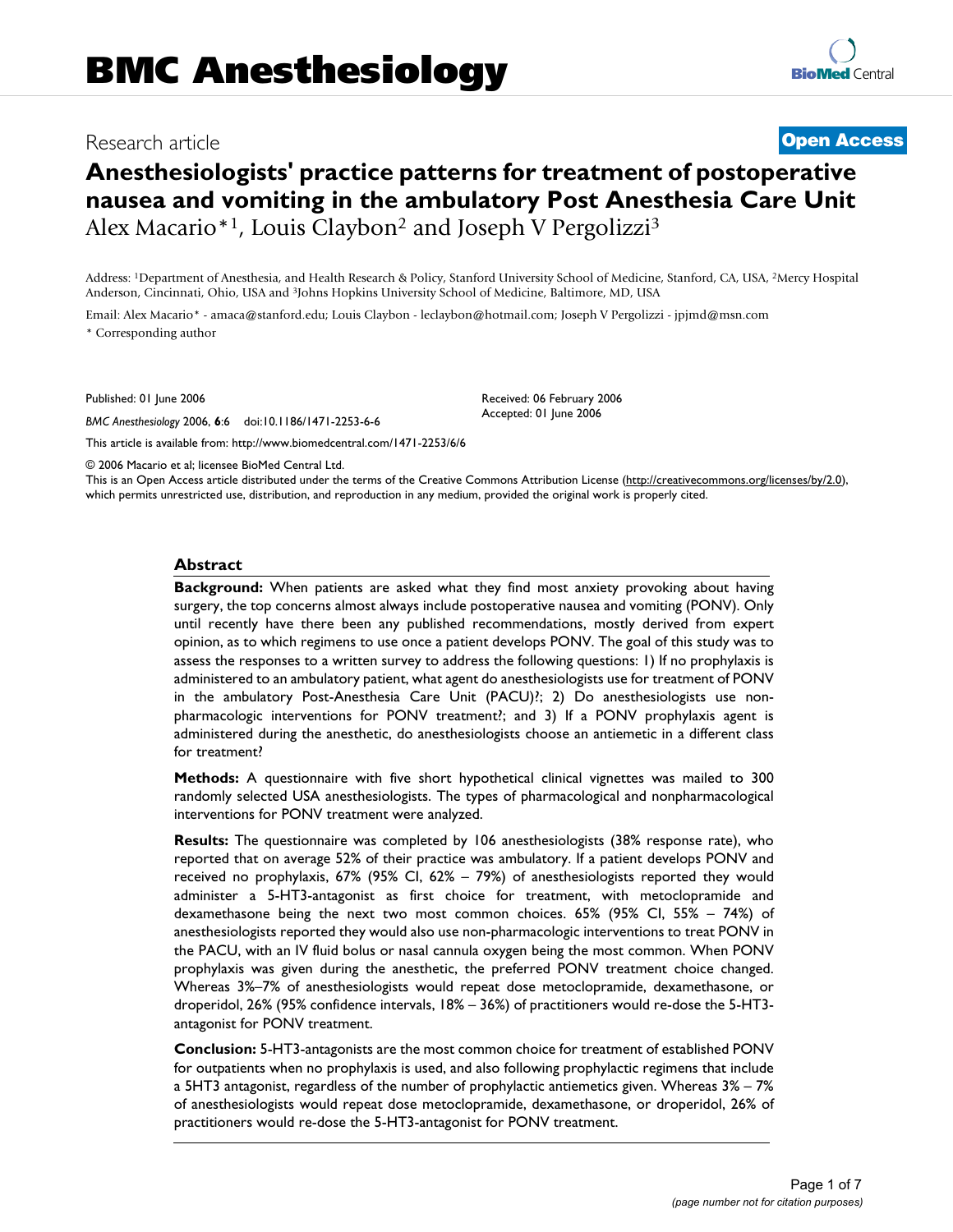### **Background**

When patients are asked what they find most anxiety provoking about having surgery, the top concerns almost always include postoperative nausea and vomiting (PONV) [1,2]. Anesthesiologists agree that PONV is an important issue for patients [3]. Since PONV is important to patients, improving the quality of anesthesia care includes reducing the incidence and severity of PONV. A large number of prospective randomized clinical trials have been completed to evaluate the efficacy of drugs and non-pharmacologic interventions to prevent PONV [4-8]. Data also exist on what prophylaxis interventions anesthesiologists in routine clinical practice actually administer for PONV [9].

However, fewer studies investigate the efficacy of antiemetics for the treatment of PONV once it occurs in the Post Anesthesia Care Unit (PACU). For example, a quantitative systematic review of treatment of established PONV published in 2001 found that metoclopramide, droperidol, isopropyl alcohol vapor, and midazolam were tested in one trial only, each with a limited number of patients [10]. That review also found that 5-HT3 antagonists had absolute risk reductions compared with placebo of 20% – 30%, with a less pronounced anti-nausea effect.

The discrepancy between the plethora of trials on prevention of PONV and the paucity of trials on treatment of established symptoms is due, in part, to the difficulty in performing PONV treatment studies since a large number of patients would be needed to obtain the required target sample size that eventually experience PONV. In fact, only until recently, have there been any published recommendations, mostly derived from expert opinion not clinical trials, as to which regimens to use once a patient develops PONV [11].

Few USA data exist on practice patterns for treatment of PONV once it occurs in the PACU. PONV treatment data could be collected prospectively or abstracted retrospectively from the anesthesia and medical record. However, these methods make it difficult to compare practice patterns among practitioners, as neither method controls for differences in patient's severity of illness, demographics, or practice type. Other disadvantages of the chart review methodology include recording bias (e.g., some interventions may be provided but not documented) and the skilled (and costly) experts required to accurately collect data from the medical record.

To isolate physician practice from confounding variables, simple case vignettes have been validated as a method to elicit medical practice treatment patterns [12]. Vignettes are written cases that simulate actual clinical practice. Educators, demographers, and health service researchers have used these vignettes to measure processes in a wide range of settings [13-15].

The goal of this study was to assess the responses to a written questionnaire (with short hypothetical clinical vignettes) to address the following questions regarding PONV in the PACU: 1) If no prophylaxis is administered to an ambulatory patient, what agent do anesthesiologists use for treatment?; 2) Do anesthesiologists use non-pharmacologic interventions for PONV treatment?; and 3) If a PONV prophylaxis agent is administered during the anesthetic, do anesthesiologists choose an antiemetic in a different class for treatment?

#### **Methods**

Approval for this study was obtained from the Stanford University Human Subjects Committee.

#### *Physician sample*

We mailed a written questionnaire to 300 anesthesiologists selected at random from the 2002 American Society of Anesthesiology Directory available to us in printed form. A random number generator was used to select names, the number indicating how far down the list to go on each page. We chose 300 because based on previous studies, we expected approximately a 33% response rate, which would generate our goal of 100 surveys returned. Questionnaires were sent by U.S. mail to each subject's address during December 2004. A stamped self-addressed envelope was to enhance the response rate.

#### *Survey measurement methods*

The survey instrument consisted of three parts. The first page was a cover letter, the second page requested basic demographic data about the respondent, and the third page contained the clinical scenarios or vignettes. [see Additional file 1] For example, the stem, or base case, for vignette #1 was, "A 22-yr-old woman status post outpatient pelvic laparoscopy under general anesthesia. She received no PONV prophylaxis. In the PACU, she reports PONV. What would your antiemetic order(s) be?"

Questionnaire instructions included: "Assume all other relevant clinical history and exam is negative. Assume patients have received adequate analgesics." We did not specify whether responders could use monotherapy or combination therapy.

To assess how prophylaxis choice affected treatment, the above vignette stem stayed the same for vignettes #2, #3, #4 and #5, but the number of prophylaxis anti-emetics increased from one to four. Vignette # 2 had the patient receive a 5-HT3 anatagonist for prophylaxis, vignette # 3 had a 5-HT3 antagonist and metoclopromide for prophylaxis, and vignette #4 had a 5-HT3 antagonist, metoclo-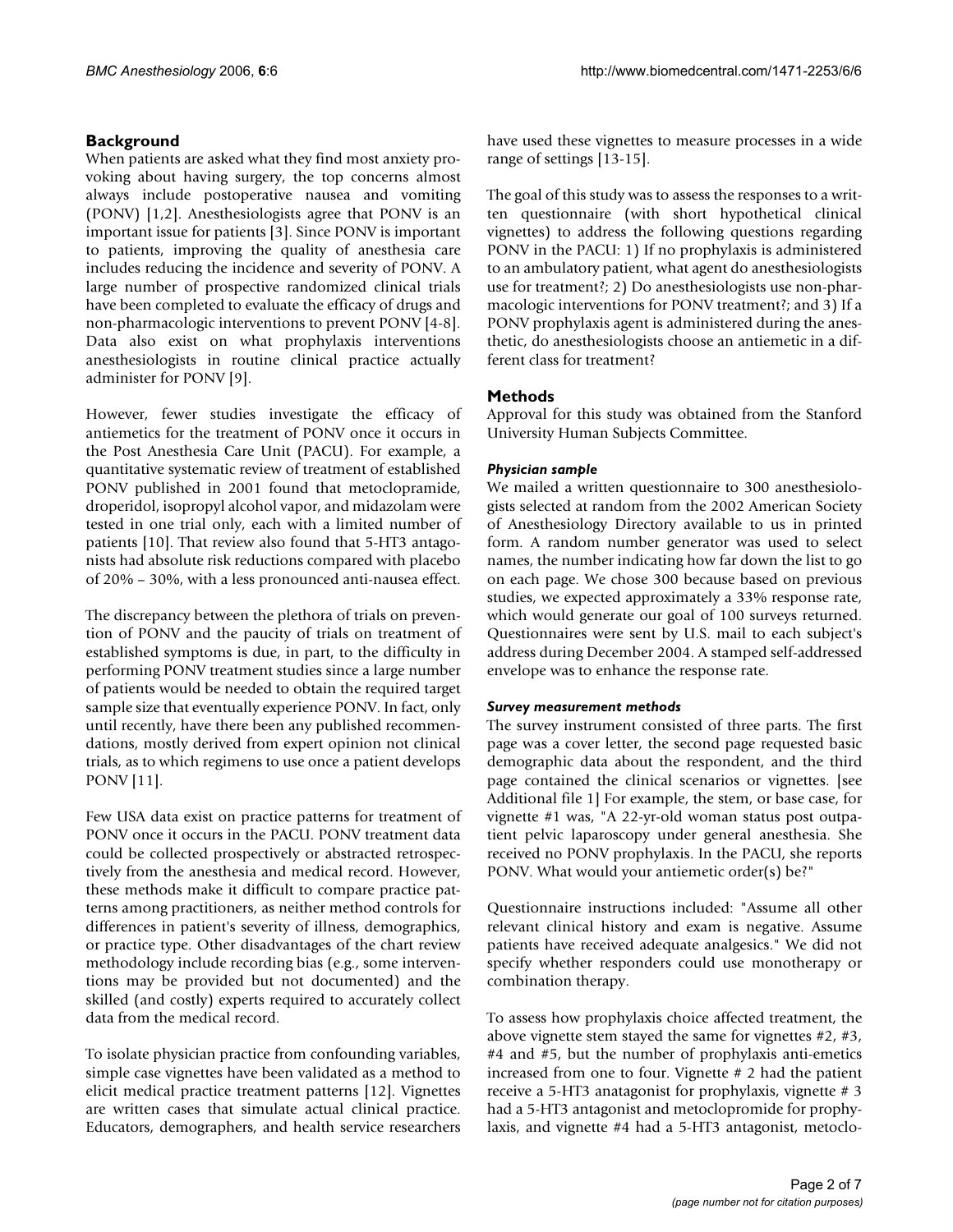promide and dexamethasone. Vignette #5 stated, "A 22 yr-old woman status post outpatient pelvic laparoscopy under general anesthesia. She received a 5-HT3 antagonist, metoclopromide, dexamethasone, and droperidol for prophylaxis. In the PACU, she reports PONV. What would your antiemetic order(s) be?"

We also aimed to assess the second choice for treatment if initial PONV treatment fails. For each vignette we asked, "What is your second choice for treatment if the first treatment fails?"

Four senior, board-certified anesthesiologists in the Stanford Department of Anesthesiology reviewed the vignettes to ensure adequate content.

Five other anesthesiologists (convenience sample) were asked to take the questionnaire twice, two days apart, in a non-random, non-anonymous fashion to assist with checking the internal reliability of the questionnaire. All five respondents answered every question. Of 90 eligible responses (demographic questions were excluded), 82% were answered the same way the second time.

95% two-sided confidence intervals were calculated for N1/(N1+N2) using Clopper-Pearson method (StatXact-6, Cytel Software Corporation, Cambridge, MA) [16].

### **Results**

Of the 300 questionnaires mailed out, twenty-one were returned as undeliverable because the person was no longer at that address, and three were returned with the respondent stating they were no longer in active clinical practice. The 106 completed questionnaires returned gave a response rate of 106/276 or 38%. (see Table 1 for demographics)

Sixty-seven % (95% confidence intervals, 62% – 79%) of the anesthesiologists we surveyed reported they would administer a 5-HT3 antagonist as first choice if no prophylaxis had been administered. (Table 2) (Ondansetron  $(53%) + \text{dola}$ setron  $(13%) + \text{gran}$  isetron  $(1%) = 67%$ 

Metoclopramide, with 11% (95% confidence intervals, 6.3% – 18%) of anesthesiologists choosing as first option, and dexamethasone (8% of anesthesiologists, 95% confidence intervals, 3.3% – 14%) were the next two most popular agents for PONV treatment when no prophylaxis had been given.

Sixty-five % (95% confidence intervals, 55% – 74%) of anesthesiologists would use non-pharmacologic interventions for treatment. An IV fluid bolus or oxygen via nasal cannula were the two most common choices. (Table 2)

PONV treatment choice changed depending on prophylaxis agent given. (Table 2) For example, only approximately 5% of anesthesiologists reported they would repeat dose the metoclopramide, approximately 3% would repeat the dexamethasone, and 7% would repeat the droperidol. In contrast, when a 5-HT3 antagonist was used for monotherapy prophylaxis, a repeat dose of the 5- HT3 antagonist was administered by 26% (95% confidence intervals, 18% – 36%) of survey responders. Promethazine utilization increased as a treatment choice as the number of other drugs (the 5-HT3 antagonist, metoclopramide, dexamethasone, and droperidol) for prophylaxis increased as stated in our vignettes. (Table 2)

If no prophylaxis was administered and initial therapy for PONV failed, then the most common (reported by 24% of anesthesiologists) next choice for treatment was still a 5- HT3 antagonist, followed by promethazine.

Thirty-seven % of respondents wrote in some free text under the comments section. Forty-four % of the comments explained or reinforced answers given in the main part of the questionnaire, while 33% of the written-in comments related to droperidol availability and the FDA Black Box warning. The remaining 23% of comments

| Mean years in practice (SD, range) | $19(8, 3 - 41)$  |
|------------------------------------|------------------|
| Mean age (SD, range)               | $47(8, 31 - 68)$ |
| Primary practice location          |                  |
| Hospital-Inpatient                 | 65%              |
| Hospital-Outpatient                | 16%              |
| Free-standing surgery center       | 17%              |
| Surgeon office                     | 1%               |
| Male                               | 85%              |
| <b>Practice Characteristics</b>    |                  |
| Academic                           | 43%              |
| <b>Private Practice</b>            | 57%              |
| % of practice that is ambulatory   | 52%              |
| Number of states represented       | 19               |

#### **Table 1: Demographics of respondents (N = 106)**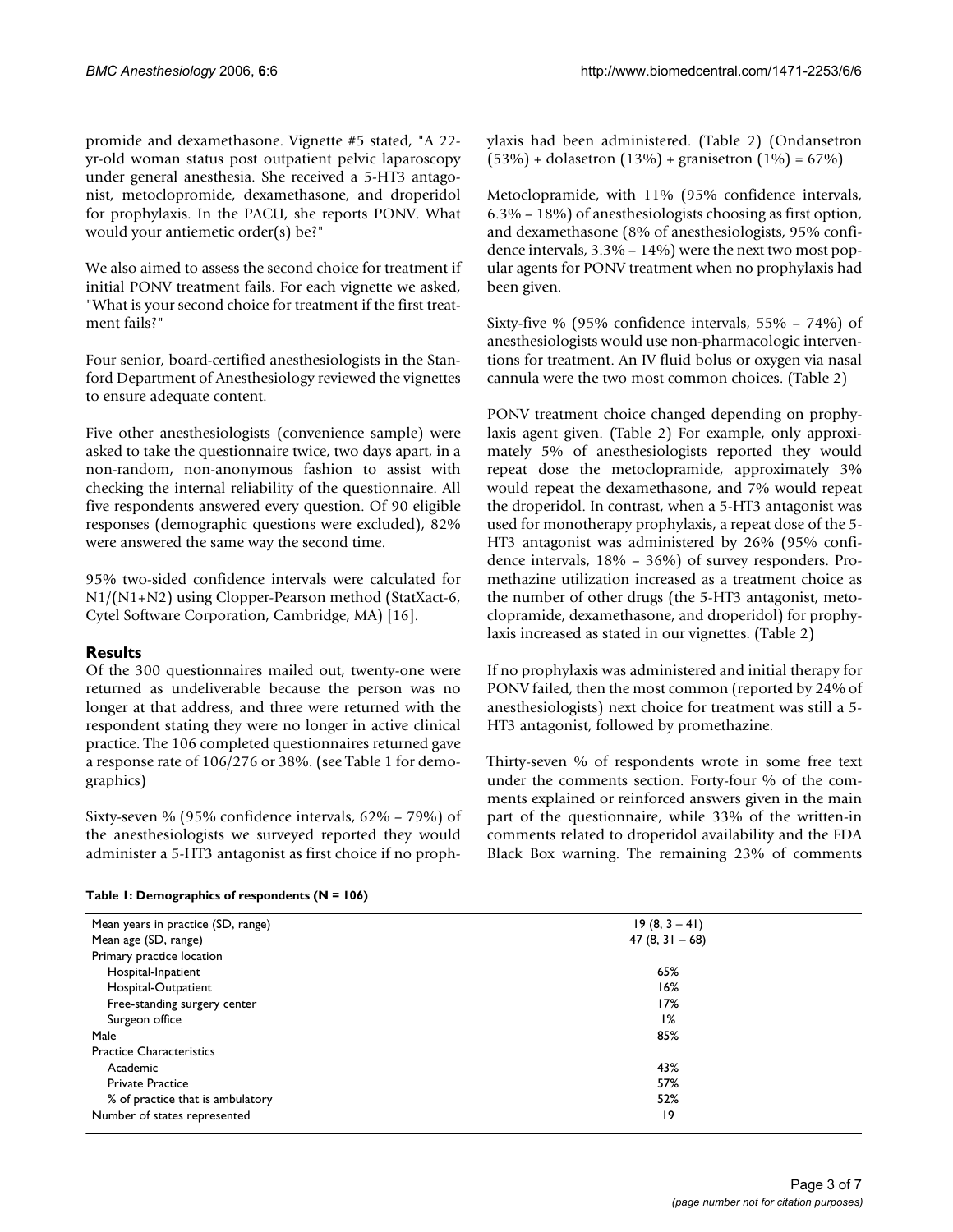|                                                                                          | Vignettes with different prophylaxis regimens |       |              |                                         |        |  |  |
|------------------------------------------------------------------------------------------|-----------------------------------------------|-------|--------------|-----------------------------------------|--------|--|--|
|                                                                                          | None                                          | 5-HT3 | 5-HT3 & meto | 5-HT3 & meto & dexa 5-HT3 & meto & dexa | & drop |  |  |
| Pharmacologic treatment:                                                                 |                                               |       |              |                                         |        |  |  |
| Ondansetron                                                                              | 53%                                           | 22%   | 23%          | 23%                                     | 23%    |  |  |
| Dolasetron                                                                               | 13%                                           | 3%    | 2%           | 5%                                      | 4%     |  |  |
| Droperidol                                                                               | 7%                                            | 14%   | 18%          | 19%                                     | 7%     |  |  |
| Dexamethasone                                                                            | 8%                                            | 15%   | 19%          | 2%                                      | 3%     |  |  |
| Metoclopramide                                                                           | 11%                                           | 21%   | 4%           | 5%                                      | 4%     |  |  |
| Promethazine                                                                             | 3%                                            | 13%   | 20%          | 22%                                     | 28%    |  |  |
| Prochlorperazine                                                                         | 0%                                            | 1%    | 1%           | 2%                                      | 4%     |  |  |
| Diphenhydramine                                                                          | 0%                                            | 0%    | 0%           | 5%                                      | 4%     |  |  |
| Intra-muscular<br>ephedrine                                                              | 1%                                            | 4%    | 4%           | 5%                                      | 5%     |  |  |
| Hydroxyzine                                                                              | 1%                                            | 2%    | 2%           | 5%                                      | 4%     |  |  |
| Propofol                                                                                 | 0%                                            | 1%    | 1%           | 2%                                      | 5%     |  |  |
| Scopolamine patch                                                                        | 1%                                            | 1%    | 1%           | 2%                                      | 3%     |  |  |
| Granisetron                                                                              | 1%                                            | 1%    | 1%           | 1%                                      | 1%     |  |  |
| Other                                                                                    | 1%                                            | 2%    | 2%           | 2%                                      | 3%     |  |  |
| Total                                                                                    | 100%                                          | 100%  | 100%         | 100%                                    | 100%   |  |  |
| Other includes: trimethobenzamide, perphenazine, haloperidol, atropine, or midazolam     |                                               |       |              |                                         |        |  |  |
| 5-HT3 = 5-HT3-antagonist; meto = metoclopramide; dexa = dexamethasone; drop = droperidol |                                               |       |              |                                         |        |  |  |
| Non-pharmacologic treatment:                                                             |                                               |       |              |                                         |        |  |  |
| IV fluid bolus                                                                           | 57%                                           | 55%   | 56%          | 57%                                     | 51%    |  |  |
| Oxygen nasal cannula                                                                     | 22%                                           | 19%   | 19%          | 19%                                     | 20%    |  |  |
| Sniff alcohol swab                                                                       | 6%                                            | 5%    | 7%           | 7%                                      | 6%     |  |  |
| Reassure the patient<br>that PONV will pass                                              | 1%                                            | 3%    | 1%           | 1%                                      | 1%     |  |  |
| Forced air warming                                                                       | 3%                                            | 4%    | 3%           | 3%                                      | 7%     |  |  |
| Keep NPO                                                                                 | 1%                                            | 1%    | 3%           | 1%                                      | 1%     |  |  |
| Acupressure forearm                                                                      | 4%                                            | 4%    | 4%           | 4%                                      | 6%     |  |  |
| & acupuncture &<br>acustimulation with<br>the ReliefBand                                 |                                               |       |              |                                         |        |  |  |
| Lay patient flat on<br>gurney                                                            | 4%                                            | 3%    | 3%           | 3%                                      | 3%     |  |  |
| Other                                                                                    | 0%                                            | 5%    | 3%           | 3%                                      | 4%     |  |  |
| Total                                                                                    | 100%                                          | 100%  | 100%         | 100%                                    | 100%   |  |  |

**Table 2: Initial treatment for PONV by the prophylaxis agent given**

Other includes: encourage emptying of oropharynx/spitting, assure there is no bleeding, transfer to inpatient ward, or add glucose to IV

referred to a variety of issues such as: formulary availability, "I examine every patient. What I do depends on my exam," "Need more treatment studies," and "Treatment and choice are often driven by the nursing staff."

#### **Discussion**

Our written questionnaire study found that 5-HT3-antagonists are the most common choice for treatment of established PONV when no prophylaxis is used. This pattern holds true following PONV prophylaxis with a regimen including a 5 HT3 antagonist regardless of the number of prophylactic antiemetics received by the patient

Overall, anesthesiologists reported administering a total of eighteen different drugs for PONV treatment and twelve different non-pharmacologic interventions. Variations in medical practice such that physicians treat similar patients differently may be created by uncertainty about efficacy of interventions, or formulary restrictions, or recent visits by the pharmaceutical sales representative, as well as differences in practitioners' residency training, judgment, and beliefs about drug acquisition costs and side-effect profiles [17-19]. Enhanced education and individualized feedback can change anesthesiologists' practice patterns [20,21].

#### *Initial treatment*

According to responses to a specific question on the questionnaire, almost all anesthesiologists (96%) preferred pharmacologic interventions for treatment, instead of non-pharmacologic (e.g., hydration, oxygen, acupuncture). The four anti-emetics chosen to be included for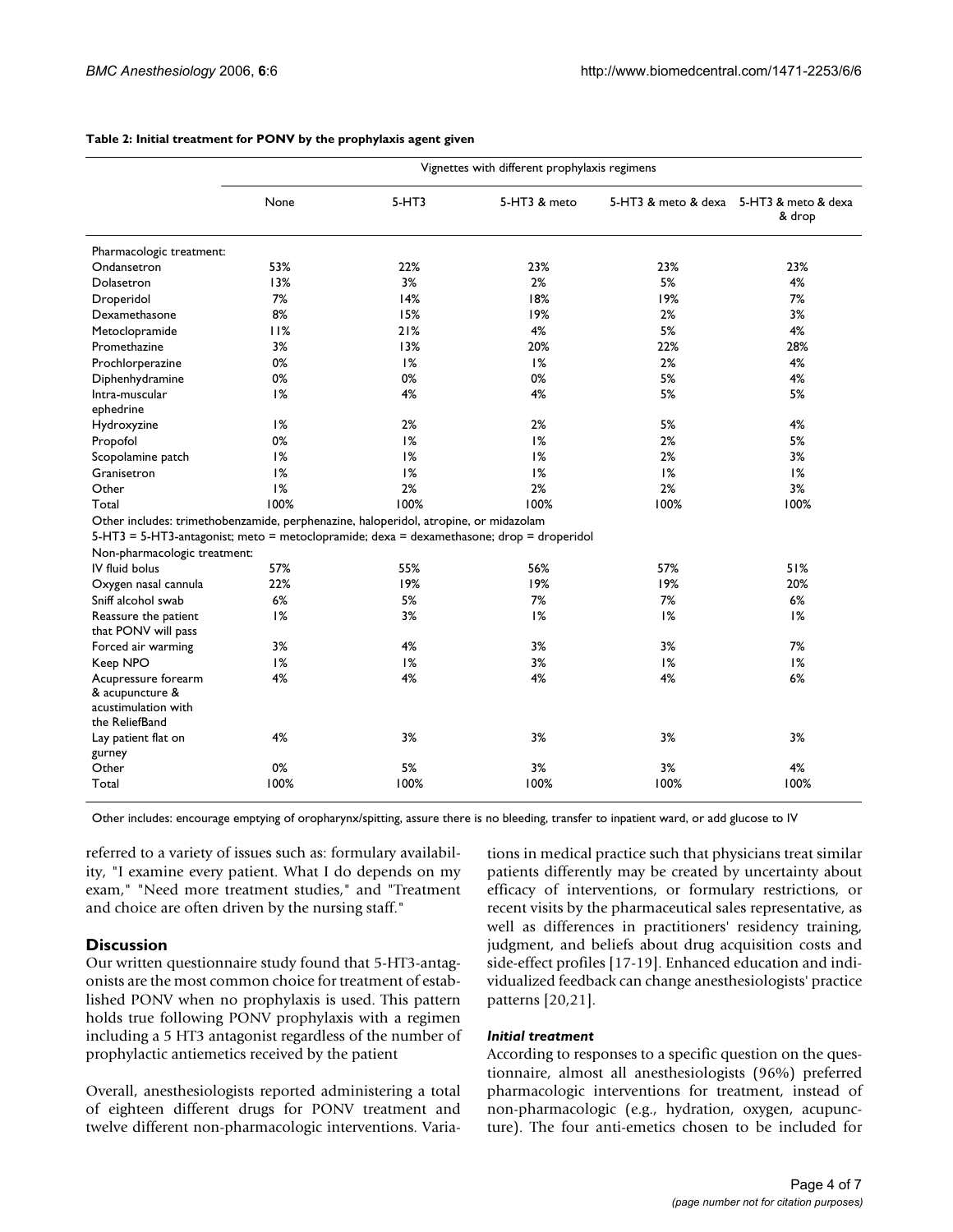prophylaxis in the hypothetical patient vignettes – a 5- HT3 antagonist, droperidol, dexamethasone, and metoclopramide – were intended to represent major receptor systems involved in the etiology of PONV, as well as agents commonly used in clinical practice. We did not specify the doses of the four chosen antiemetics because we were mainly interested in the choice not the dose. To keep survey length reasonable, we opted not have a vignette with promethazine as a prophylaxis agent because in our outpatient practice promethazine is infrequently given for prevention.

Two-thirds of the anesthesiologists reported they would administer a 5-HT3 antagonist as first choice for PONV treatment if no prophylaxis had been given. The efficacy of the 5-HT<sub>3</sub> antagonists may be more pronounced when a patient is vomiting than as treatment for nausea. There is weak evidence of dose-responsiveness with these drugs [22,23]. Therefore, small doses of the  $5-HT<sub>3</sub>$  antagonists (ondansetron 1 mg) have been recommended for treatment. Interestingly, less than 15% of anesthesiologists reported using a combination of several agents for treatment, despite that combination of agents, or multi-modal therapy, may be increasingly being used for prophylaxis.

#### *Repeat dosing*

A majority of anesthesiologists reported they changed to a different agent for PONV treatment than the one(s) used for prophylaxis. However, 26% of practitioners would administer a second dose of the 5HT-3 antagonist (ondansetron  $(22%)$  + dolasetron  $(3%)$  + granisetron (1%)) if initial 5HT-3 antagonist prophylaxis failed. This is despite consensus guidelines, mostly derived from expert opinion not clinical trials, which suggest that if PONV occurs within six hours postoperatively, patients should not receive a repeat dose of the prophylactic antiemetic. Prescribing information for ondansetron states that a second dose does not provide additional control if the first prophylactic dose has failed. A drug from a different class should be used for treatment [24].

Pharmacogenomics may affect the success of a 5-HT3 antagonist because some patients have extra copies of the CYP2D6 gene, a genotype consistent with ultrarapid metabolism [25]. A separate study of patients who failed prophylaxis with ondansetron found the complete response rate was significantly higher after treatment with promethazine (78%) than after treatment with repeat ondansetron (46%) [26]. A third study of 428 patients (of 2,199 prophylactically treated with ondansetron) with PONV in the PACU, found that an additional dose of ondansetron was no better than placebo for reducing PONV two hours postoperatively [27].

Interestingly, anesthesiologists in our survey study were less likely to redose metoclopramide, dexamethasone, or droperidol for treatment (than a 5-HT3 antagonist) if any of those agents were administered for prophylaxis.

One quarter of anesthesiologists reported not having preprinted PACU orders specifically for PONV. This may increase the variability in PONV clinical practice, and make it difficult for evidence-based care to be implemented. Better mechanisms for delivering decision clinical support (e.g., evidence based guidelines) for PONV in the PACU may be possible. Four % of our sample voluntarily indicated that their group had developed their own PONV treatment guidelines.

For "older generation" antiemetics there are few data on therapeutic efficacy for established PONV. As an example, in patients who failed prophylaxis with droperidol, the complete response rate was significantly higher after treatment with promethazine (77%) than after droperidol (56%) [26].

It may be that anesthesiologists believe that interventions shown to be effective for prevention will be similarly effective for treatment. For example, many of our responders indicated they would use supplemental oxygen to treat PONV, but most studies of oxygen have been for PONV prevention, with varying efficacy [28,29]. Other non-pharmacologic treatments suggested by our respondents such as IV fluid therapy, isopropyl alcohol inhalation and acupuncture/acustimulation have been studied, sometimes for prophylaxis not treatment, while others such as forced air warming have not [30,31].

Beyond six hours, PONV can be treated a second time with any of the agents used for prophylaxis except dexamethasone and scopolamine, which are longer acting. We found that 73% of anesthesiologists reported having preprinted PACU orders for PONV at their primary practice location such that the anesthesiologist can amend the orders via checkbox, or by writing in.

To keep the questionnaire a reasonable length, we did not ask respondents why they chose the different treatments. The next study will assess if choices are based on such items as department policy, cost considerations, perceived lack of evidence or insufficient knowledge on the part of the anesthesiologist, individual patient's condition, or nursing determination.

#### *PONV treatment research requires more precise PONV assessment*

The lack of consistent assessment of PONV is an issue because studies often define endpoints differently. Nausea sometimes is defined by patient self-report, and other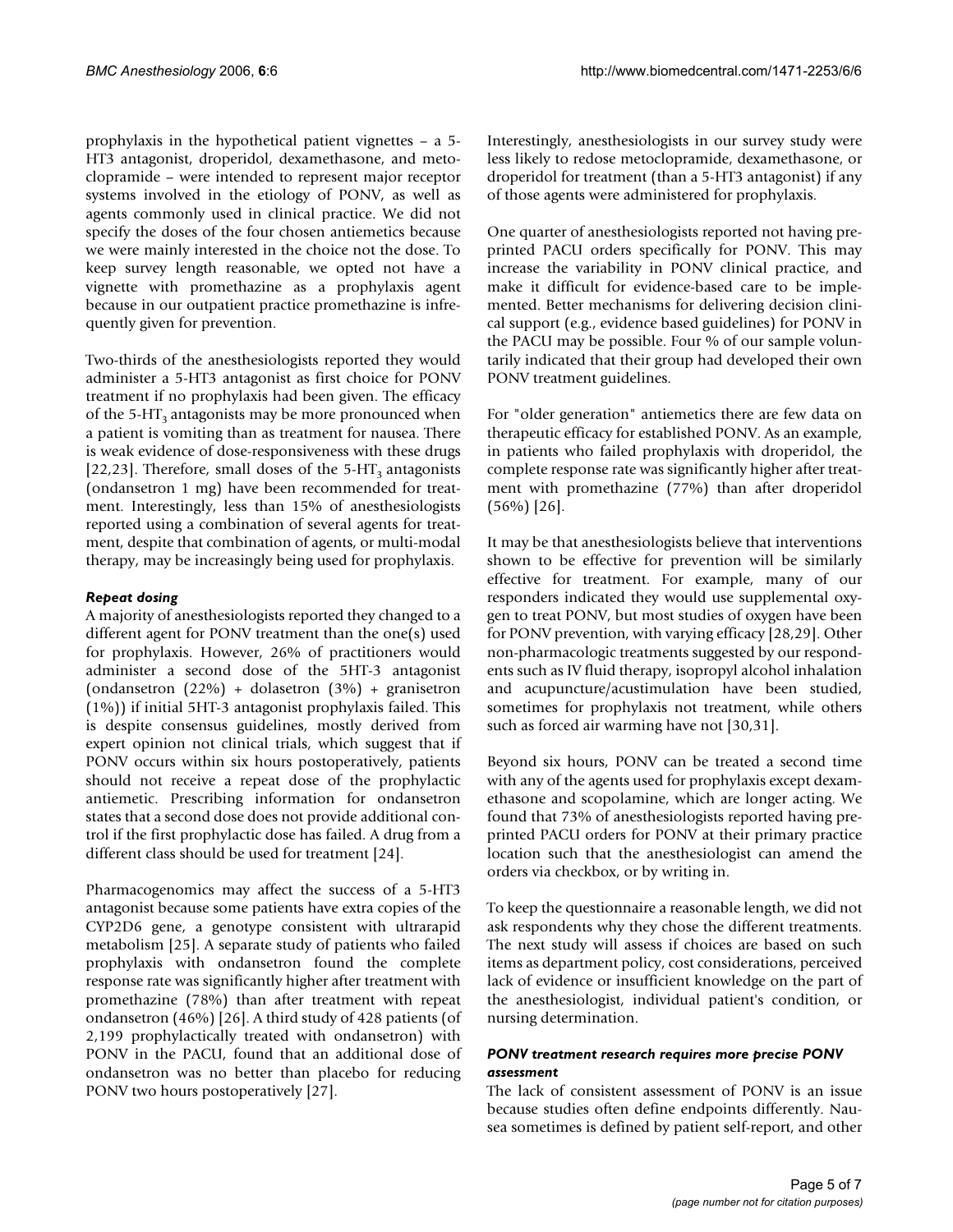times as an observer asking the patient a yes/no answer. Some institutions define PONV as when actual treatment of PONV occurs, which is easily quantified, but is confounded because patients' perceptions of nausea severe enough to require intervention varies among patients, and nurses have different thresholds for initiating treatment [32]. Often nausea and vomiting are not distinguished and the symptoms of PONV are combined into a single PONV endpoint [33]. The challenge of multiple endpoints and heterogeneity of definitions need to be addressed before aiming to establish the optimal management of PONV once it occurs in the PACU. The entire observation period should cover 24 hrs [34]. Treatment responses we obtained might have varied between a patient developing nausea alone or having vomiting.

#### *Limitations*

To control for the potential impact of biases from differing case-mix, we employed a postal questionnaire vignette methodology. The limitations of this method include that the subject sample depended on anesthesiologists' willingness to participate [35]. While not significantly different from other national surveys of professional organizations, the response rate of 38 % is low and nonresponse bias may exist. This bias reflects the fraction of eligible subjects that do not respond and the difference in their answers compared to responders. Since it is unknown whether the physicians answering the questionnaire were systematically different from non-responders, there is no absolutely acceptable level of response.

The study had relatively small sample size. Determination of adequate sample size may be difficult and depends on the desired precision of the results. A larger number of respondents is always possible (to enable subgroup analyses about differences among practice types, academic vs. private practice, for example) but we obtained a reasonable sampling of current practice patterns to help design larger studies of PONV treatment.

Also, our result that a 5-HT3 antagonist is the most commonly prescribed for PONV treatment may not be applicable in other countries.

Although vignettes are suitable for comparative analyses because they control for case-mix, further studies are needed to confirm that the results from vignette-based questionnaires are in fact a valid measure of the real-life clinical care provided by anesthesiologists. The openended comments section in our questionnaire did not uncover any problems with anesthesiologists stating they didn't understand the questionnaire, or that key elements were missing. Since our vignettes were hypothetical, the answers provided by the anesthesiologists may not be what they actually use.

#### **Conclusion**

5-HT3-antagonists are the most common choice for treatment of established PONV for outpatients when no prophylaxis is used, and also following prophylactic regimens that include a 5HT3 antagonist, regardless of the number of prophylactic antiemetics given. Whereas 3%– 7% of anesthesiologists would repeat dose metoclopramide, dexamethasone, or droperidol, 26% of practitioners would re-dose the 5-HT3-antagonist for PONV treatment. PONV guidelines may help reduce this unnecessary redosing.

#### **Competing interests**

This study was funded in part by GlaxoSimthKline. GlaxoSimthKline did not participate in any of the following: study design, questionnaire development, data collection, analysis, interpretation of the data, writing of the manuscript, or decision to submit the manuscript for publication.

#### **Authors' contributions**

AM conceived and designed the study, led the data analysis, and wrote the manuscript.

LC and JP participated in the study's design, data analysis and revised the manuscript.

All authors read and approved the final manuscript.

### **Additional material**

**Additional file 1** *Survey instrument A short description of the data: Survey instrument with questions and vignettes* Click here for file [\[http://www.biomedcentral.com/content/supplementary/1471-](http://www.biomedcentral.com/content/supplementary/1471-2253-6-6-S1.pdf) 2253-6-6-S1.pdf]

#### **Acknowledgements**

GlaxoSimthKline funded some of the time spent on the study by AM and JP. GlaxoSimthKline did not participate in any of the following: study design, questionnaire development, data collection, analysis, interpretation of the data, writing of the manuscript, or decision to submit the manuscript for publication.

#### **References**

- 1. Kindler CH, Harms C, Amsler F, Ihde-Scholl T, Scheidegger D: **[The](http://www.ncbi.nlm.nih.gov/entrez/query.fcgi?cmd=Retrieve&db=PubMed&dopt=Abstract&list_uids=10702461) [visual analog scale allows effective measurement of preoper](http://www.ncbi.nlm.nih.gov/entrez/query.fcgi?cmd=Retrieve&db=PubMed&dopt=Abstract&list_uids=10702461)ative anxiety and detection of patients' anesthetic concerns.** *Anesth Analg* 2000, **90:**706-712.
- 2. Macario A, Weinger M, Carney S, Kim A: **[Which clinical anesthe](http://www.ncbi.nlm.nih.gov/entrez/query.fcgi?cmd=Retrieve&db=PubMed&dopt=Abstract&list_uids=10475299)[sia outcomes are important to avoid? The perspective of](http://www.ncbi.nlm.nih.gov/entrez/query.fcgi?cmd=Retrieve&db=PubMed&dopt=Abstract&list_uids=10475299) [patients.](http://www.ncbi.nlm.nih.gov/entrez/query.fcgi?cmd=Retrieve&db=PubMed&dopt=Abstract&list_uids=10475299)** *Anesth Analg* 1999, **89:**652-658.
- 3. Macario A, Weinger M, Truong P, Lee M: **[Which clinical anesthe](http://www.ncbi.nlm.nih.gov/entrez/query.fcgi?cmd=Retrieve&db=PubMed&dopt=Abstract&list_uids=10320175)[sia outcomes are both common and important to avoid? The](http://www.ncbi.nlm.nih.gov/entrez/query.fcgi?cmd=Retrieve&db=PubMed&dopt=Abstract&list_uids=10320175) [perspective of a panel of expert anesthesiologists.](http://www.ncbi.nlm.nih.gov/entrez/query.fcgi?cmd=Retrieve&db=PubMed&dopt=Abstract&list_uids=10320175)** *Anesth Analg* 1999, **88:**1085-1091.